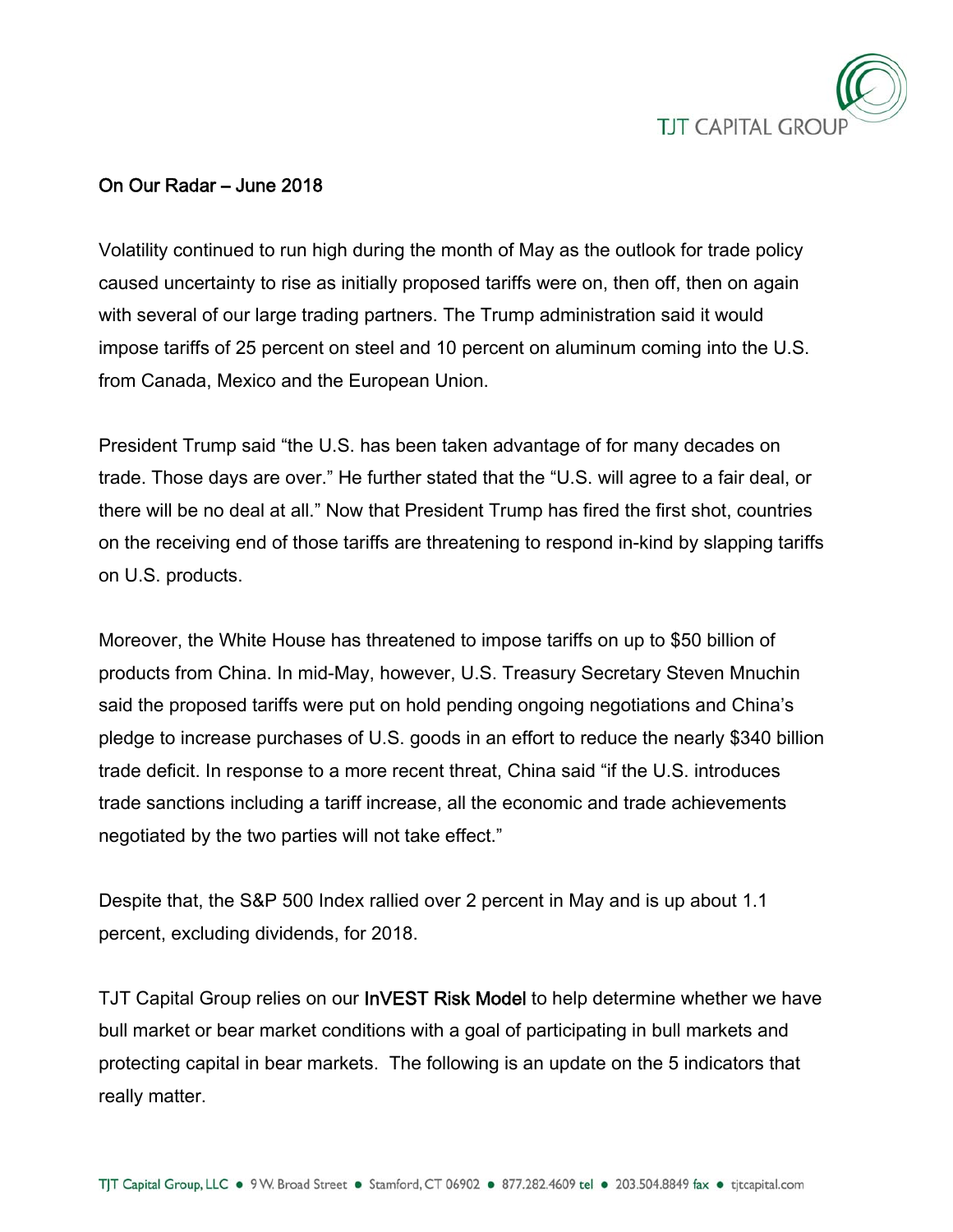

# Interest Rates (Monetary Policy)

Interest rates have been moving higher. In fact, the 6-month U.S. Treasury Bill (2.08%) was paying more at the end of May than the 10-year U.S. Treasury Note yielded back in September 2017 (2.05%).

The Federal Open Market Committee (FOMC) will likely increase the federal funds rate at their upcoming meetings on June 12-13, 2018. The minutes released from their early May meeting indicated that "conditions would evolve in a manner that would warrant further gradual increases in the federal funds rate," and that "it would likely soon be appropriate for the Committee to take another step in removing policy accommodation."

The Federal Reserve's quantitative easing ("QE") asset purchase program has had an enormous impact on asset prices around the globe. Despite the fact that U.S. debt has more than doubled since the financial crisis, the manipulation of lowering interest rates by purchasing trillions of dollars of bonds caused interest payments by the U.S. government to remain roughly flat for almost a decade.

However, with interest rates rising across the board, the trajectory of those interest payments has begun to rise as seen in the chart on the following page. Moreover, the federal government is on track to borrow nearly \$1 trillion this year, almost double the amount from a year ago, in order to fund the deficit. Nevertheless, the Fed is trying to engineer a gradual removal of monetary accommodation without causing a shock to the economy or the markets.

Historically, an inverted yield curve, whereby short-term interest rates are higher than longer-term interest rates, has indicated an increased risk of recession. Atlanta Federal Reserve Bank President Raphael Bostic recently said we are aware of the risks, "so it is my job to make sure that doesn't happen."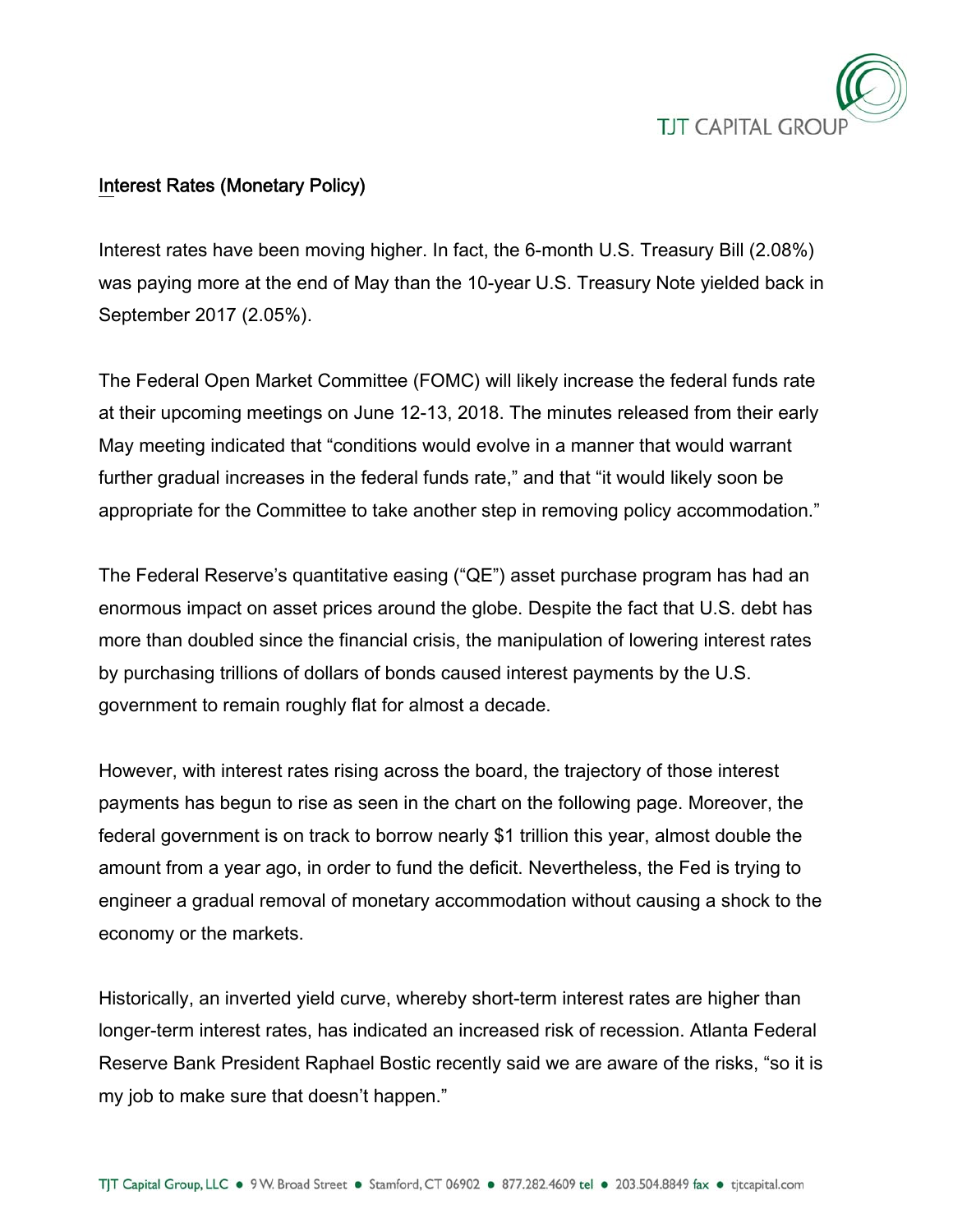



#### Valuation

S&P 500 consensus operating earnings estimates for 2018 are roughly \$157, putting the forward price/earnings ratio on the S&P 500 index at about 17- times earnings. Much of the recent increase in earnings can be attributed to the corporate tax cuts, a rebound in oil prices, and a lower U.S. dollar.

As the calendar approaches the second half of the year, the market usually begins to focus on the 2019 estimates, which are currently north of \$170 for the S&P 500. As such, we consider valuation to be in fair territory.

#### Economic Cycle

The U.S. economy grew at a revised 2.2 percent in the second quarter, down from the previous estimate of 2.3 percent. The Institute for Supply Management (ISM) Manufacturing index was 58.7 percent in May, up from April's reading of 57.3 percent,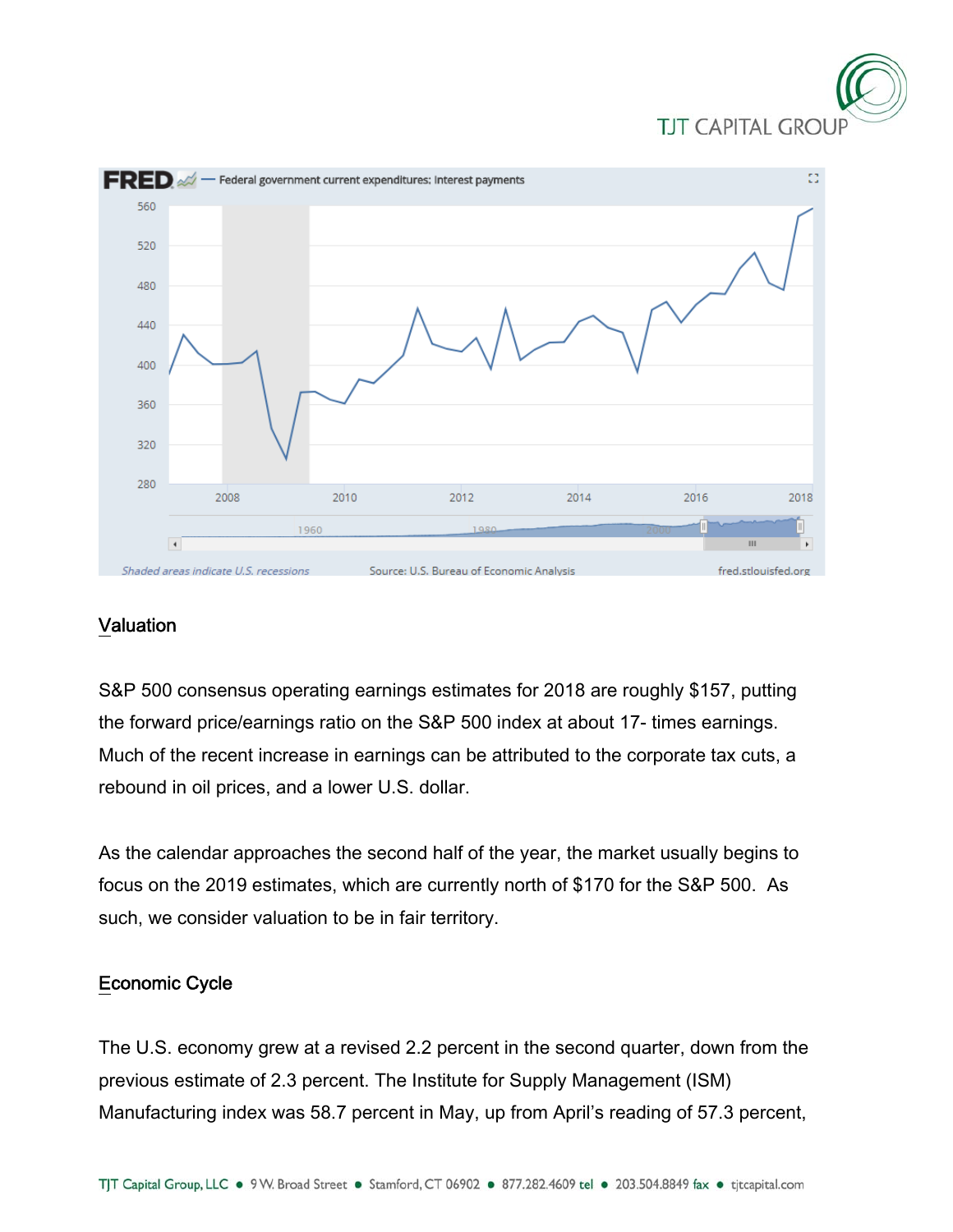

the Leading Economic Index has increased in each of the last three months, and retail sales rose 4.7 percent year-over-year.

Oil prices, on the other hand, have increased more than 50 percent over the past twelve months. At some point higher interest rates and higher oil prices could begin to restrict economic growth.

### **Sentiment**

Bullish investor sentiment has been on the rise following the first ten percent decline since 2016. January saw bullish levels of over 66 percent, which rivaled those seen at previous market peaks. That level of euphoria was quickly corrected in lock-step with the February – May decline in the markets. Nevertheless, the number of bullish advisors in the Investor Intelligence survey has risen from a low of approximately 42 percent in April to near-50 percent at month-end.

#### Technical Factors

A majority of technical indicators are mixed, consistent with the recent choppy trading. The Dow Theory's last signal was bearish as both the Dow Jones Industrial Average and Dow Jones Transportation Average broke below a previous low, however, the market has not followed through to the downside.

#### **Outlook**

The implications of a rise in political instability in some European countries caused a bout of weakness and volatility in global markets due to elections in Italy and Spain. Interest rates on 10-year Italian government bonds, for example, rose from 1.75 percent to about 3.16 percent in a matter of weeks on concerns about Italy's intentions to stay in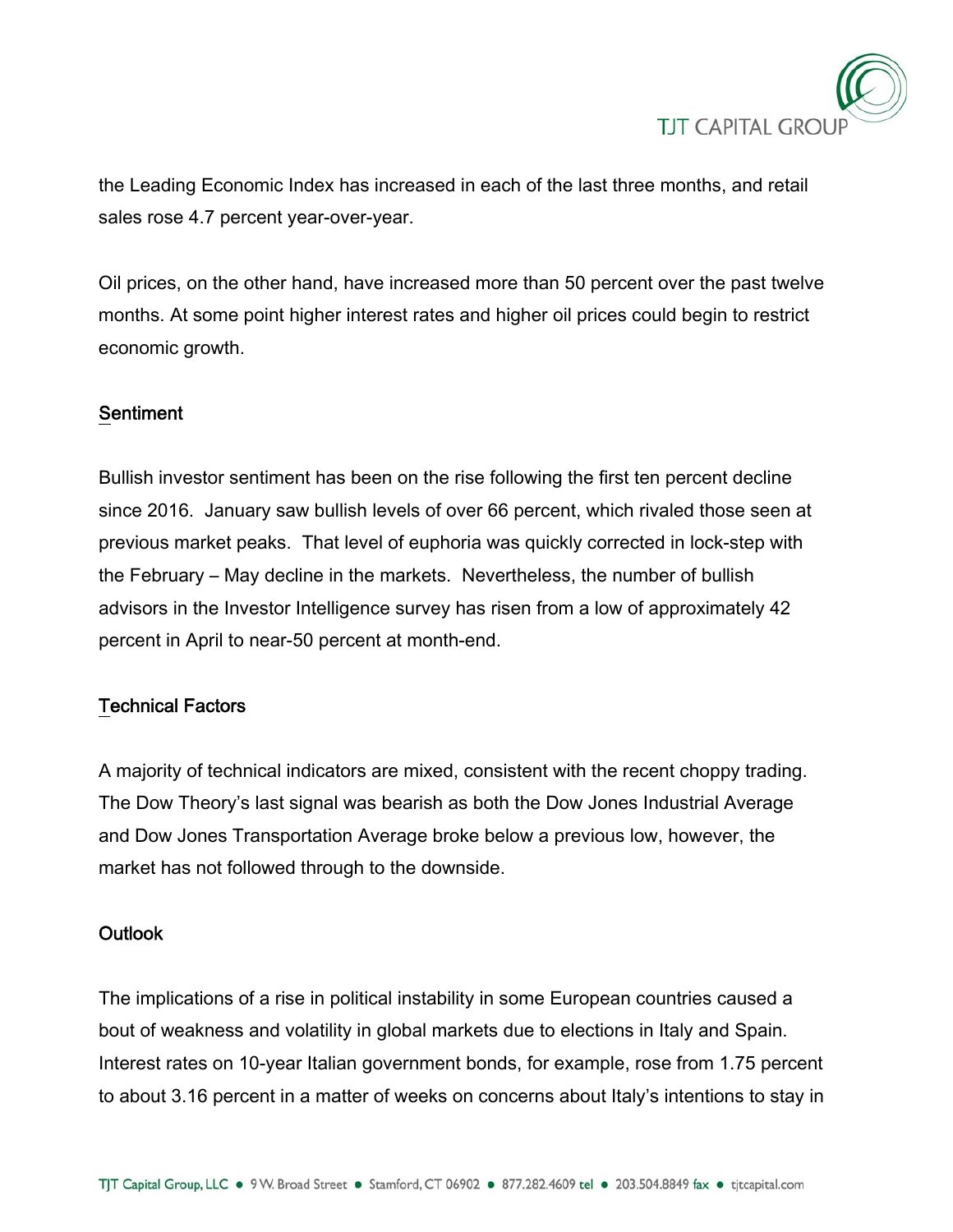

the European Union.

In addition to the political implications, the Eurozone Purchasing Managers Index hit an 18 month low, which has caused the euro to fall from roughly 1.24 to the U.S. dollar to about 1.16 recently as seen below.



Uncertainty over trade policy and elevated trade tensions, rising political instability, and the Federal Reserve tapping on the brakes have caused volatile swings in stocks, bonds, commodities and currencies. Higher debt levels across the board make economies more sensitive to higher interest rates, and interest rate spikes due to political uncertainty can have ripple effects across markets.

The U.S. markets have been in a correction of sorts as prices adjust to these headwinds. That said, our assessment of the major components (of our risk model – of risk) are, on balance, still constructive. The Federal Reserve's monetary policy is still accommodative, although conditions have clearly tightened over the past eight months.